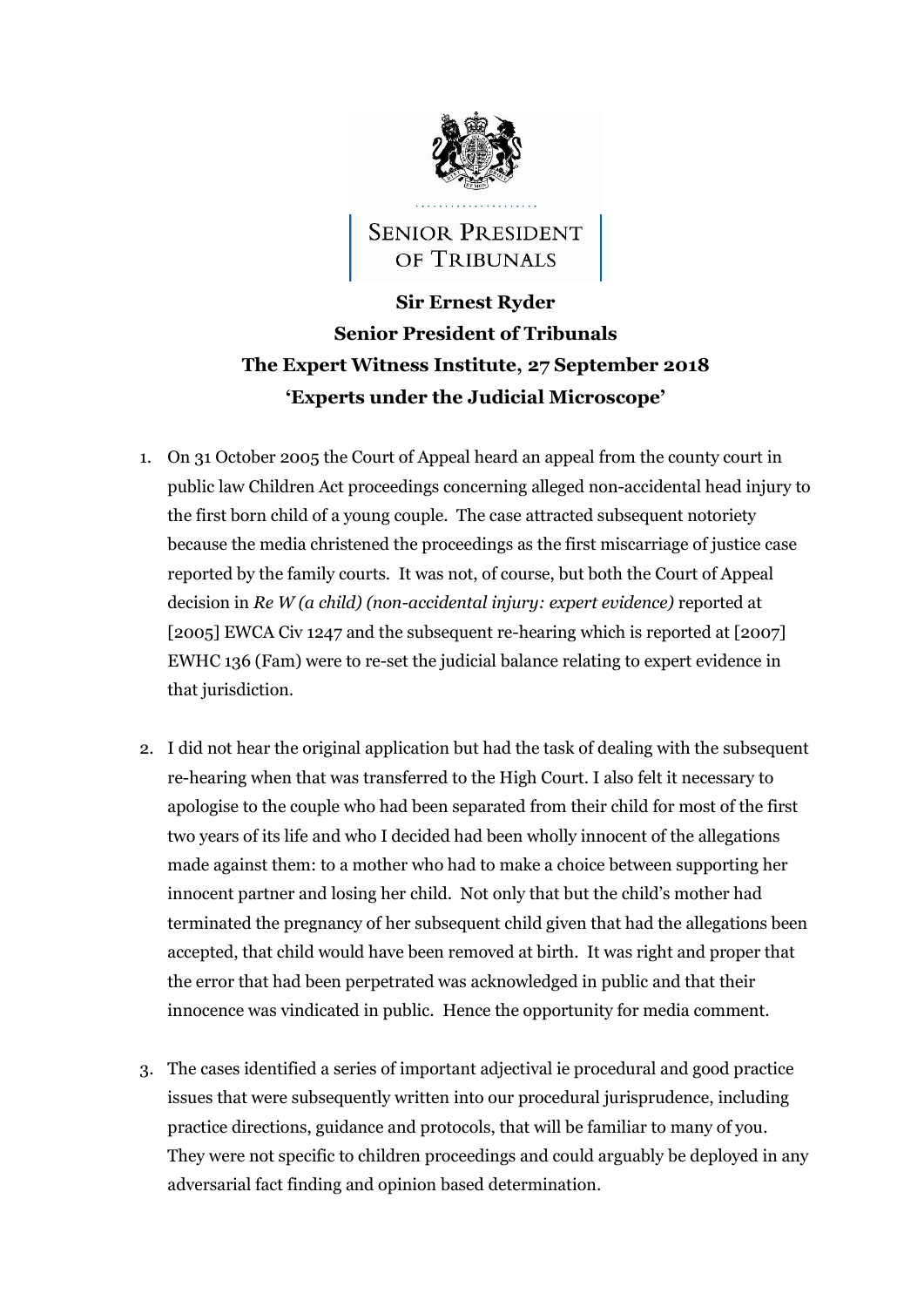4. Let me just quote from the two decisions: the Court of Appeal's analysis was that "any medical consensus had to be a true consensus, with each medical discipline making its own contribution. The medical consensus in the hearing in the … case was only a consensus because all the other doctors, including the neurologists and the neuroradiologists had deferred to [their senior colleague, Dr A]"

## The High Court held that:

"In the instant case, Dr A had abided by all the expert's duties placed upon him. However, he and the court at first instance had fallen into error when Dr A had unconsciously strayed from the role of expert into the role of decision maker and the court had failed to detect that that was what had happened. He had done what he would have done if there had not been any court proceedings. Knowing of the extreme risk that K would have been subjected to if he had been cared for by a perpetrator of NAHI, he had analysed the diagnostic information and come to a conclusion based upon the balance of risks that existed. He had assumed the role of child protection that every clinician had to undertake in consultation with his colleagues who had agreed with him."

The High Court gave the following guidance:

"Once instructed, experts in their advice to the court should confirm to the best practice of their clinical training and, in particular, should describe their own professional risk assessment process and/or the process of differential diagnosis that has been undertaken, highlighting factual assumptions, deductions there from and unusual features of the case. They should set out contradictory or inconsistent features. They should identify the range of opinion on the question to be answered, giving reasons for the opinion they hold. They should highlight whether a proposition is an hypothesis (in particular a controversial hypothesis) or an opinion deduced in accordance with peer reviewed and tested technique, research and experience accepted as a consensus in the scientific community. They should highlight and analyse within the range of opinion an 'unknown cause', whether that be on the facts of the case (eg there is too little information to form a scientific opinion) or whether by reason of limited experience, lack of research, peer review or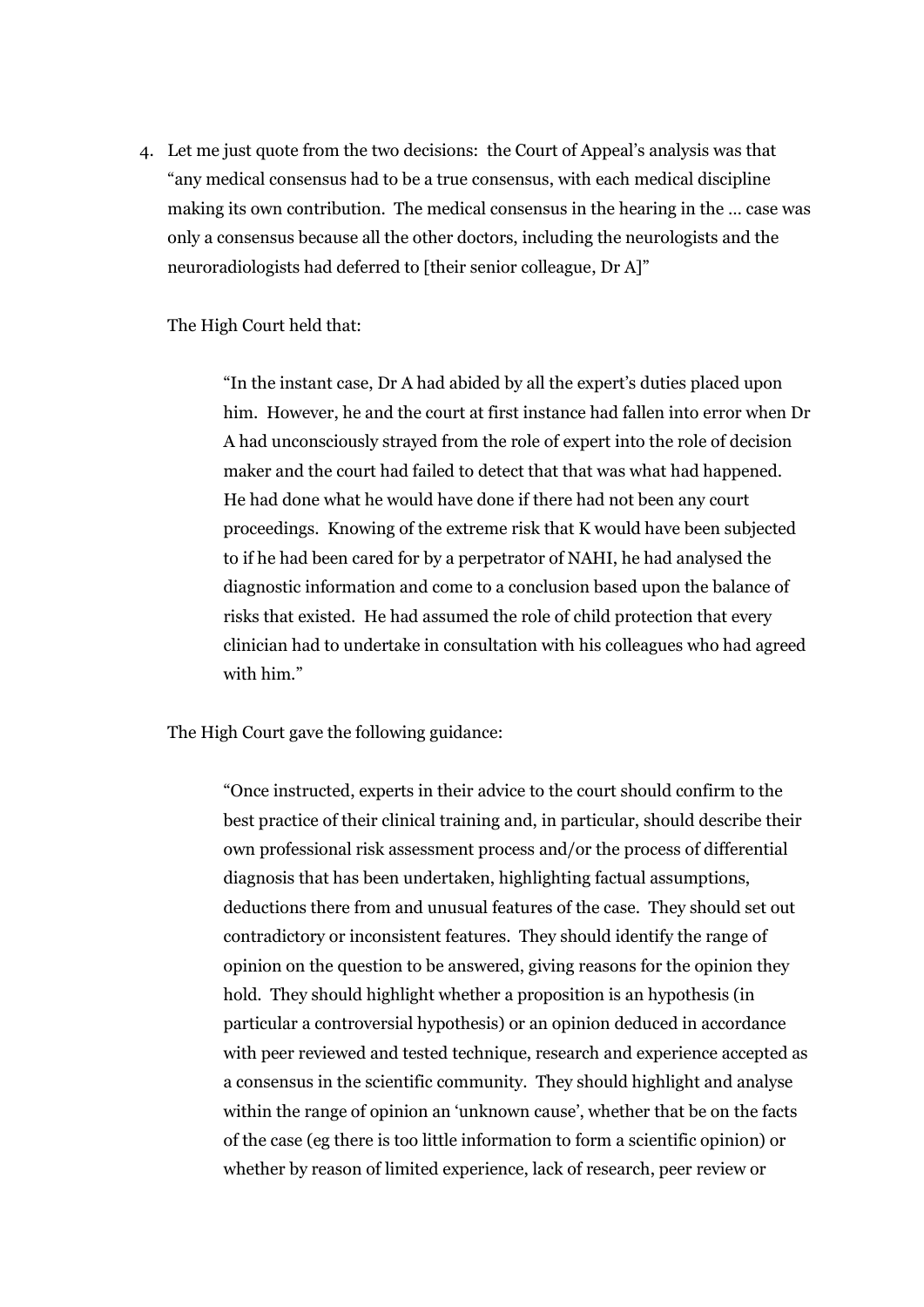support in the field of skill and expertise that they profess. The use of a balance sheet approach to the factors that support or undermine an opinion can be of great assistance. An expert should be asked at the earliest stage and in any event should volunteer an opinion whether another expert is required to bring a skill or expertise not possessed by those already involved…."

- 5. The essential error was to conflate the role of the forensic expert with that of an expert decision maker – often and appropriately part of the role of the clinician. In the context of contested child protection proceedings where one joint expert may be appropriate or where, as here, each expert deferred to one key expert who was encouraged to and did come to a conclusion on the questions asked of him that were outside the area of expertise of each other expert, the single joint expert was placed in an invidious position. I must stress, the error was the system's. I found that the expert had abided by his duties and answered the questions asked of him because he thought he had to when in fact it would have been better for all of the experts to say "we do not know" or to leave the court with the problem of finding yet another expert who had the expertise to answer the question.
- 6. In the re-hearing the answer came from an international expert identified only after a comprehensive review of the available research. It was only because a court of appeal judge who was himself an internationally acknowledged expert in the field of family justice had identified the error with the assistance of expert counsel and one of your brethren who flagged the problem to them, that the parents were given the chance to be vindicated.
- 7. The error was systemic: there are multi-disciplinary experts who can help a court walk through the minefield of different specialisms (in child care they are often professorial paediatricians who themselves identify the need for specialist advice as part of a matrix of conclusions – radiological, ocular, skeletal, psychiatric and so on and then bring it together in the most complex cases), but that is rare and was not a feature of *Re W*. It is the function of the court albeit with the assistance of others to identify the jurisdictional and factual issues which require evidence and then the evidence that is necessary, relevant and sufficient. A failure to detect what is necessary can have catastrophic consequences, not least in a system that has to set so much store by its ability to case manage to achieve proportionality i.e. a system arguably overloaded with both volume and complex cases.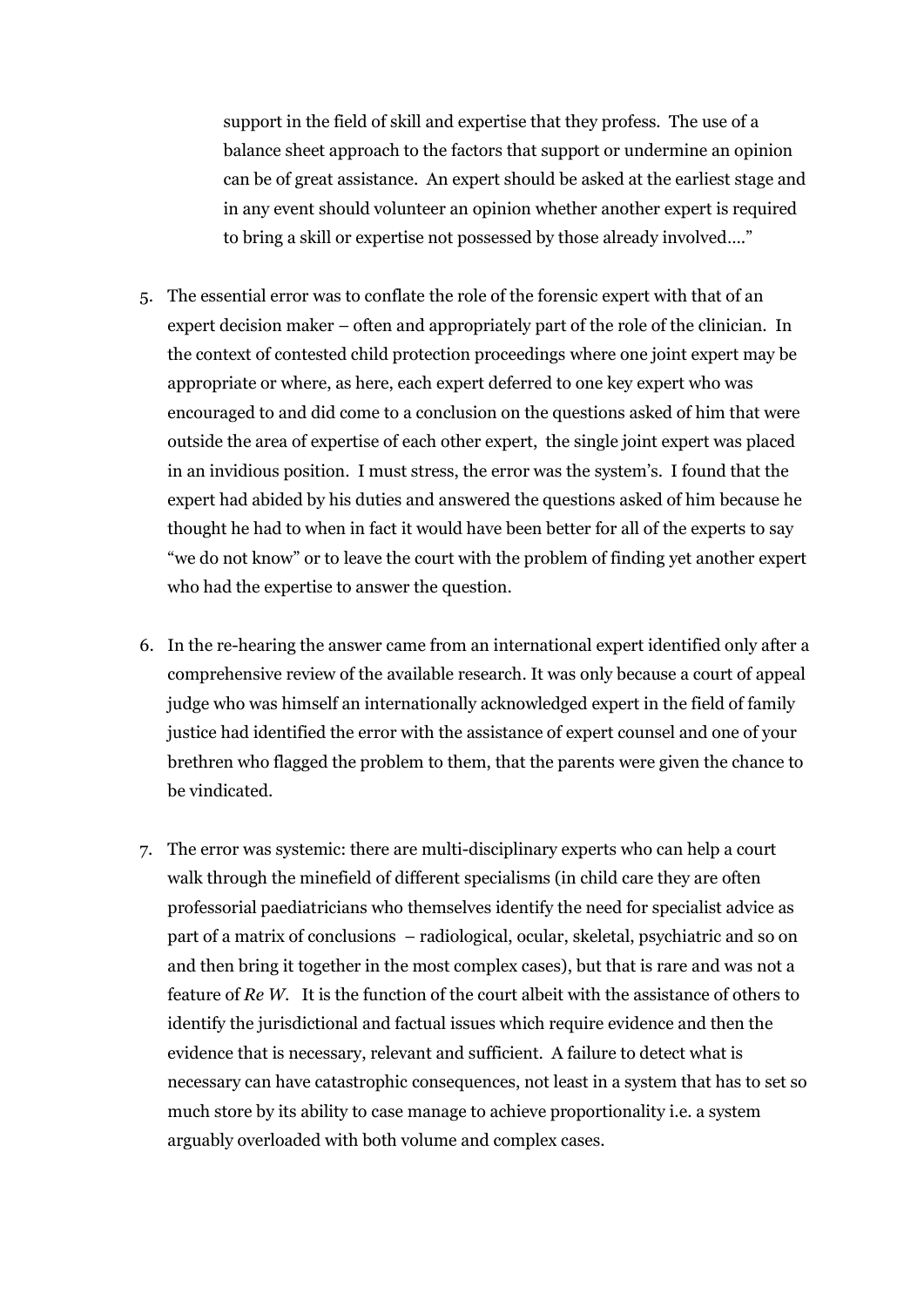- 8. If I may be allowed to digress for a moment, the issue of proportionality is one that continues to divide our most noted jurists. The concept of proportionality imports both systemically in relation to all outstanding cases in a jurisdiction and in relation to the issues in the individual case, jurisprudential principles that include questions of judgment about priority, issue identification and relevance, among others. In the family jurisdiction there are also statutory time limits. At the level of a head of jurisdiction, and using my own duties as an example, I am required to administer justice by making arrangements for the deployment and allocation of work, which inevitably needs quality forecasting and information about types and complexities of cases in different specialisms. I am also required to have regard to accessibility, procedural fairness, effectiveness, efficiency, the specialist expertise in the tribunal and innovative ways of dispute resolution. At the level of the leadership judge responsible for proceedings in a busy court or hearing centre, the Rules, in particular the overriding objective, invite difficult comparisons between cases and the priorities to be given to them that can skew justice unless adequately argued.
- 9. Let me give you an example from rule 2 of the Tribunal Procedure (Upper Tribunal) Rules 2008:

"(1) The overriding objective of these rules is to enable the upper tribunal to deal with cases fairly and justly.

(2) Dealing with a case fairly and justly includes –

(a) dealing with the case in ways which are proportionate to the importance of the case, the complexity of the issues, the anticipated costs and the resources of the parties;

(d) using any special expertise of the Upper Tribunal effectively; and (e) avoiding delay, so far as compatible with proper consideration of the issues.

10. Given that an Upper Tribunal is an appellate superior court of record that has the power to make a decision without a hearing i.e. on the papers, it is critical that the questions identified in rule 2 are flagged for consideration by the court's registrars and lead judges so that they can fulfill their function properly and also that the judges, registrars and specialist panel members are genuinely expert in the jurisdiction being exercised: no mean fete when there are well over a hundred jurisdictions that are as different as tax, immigration and mental health. Although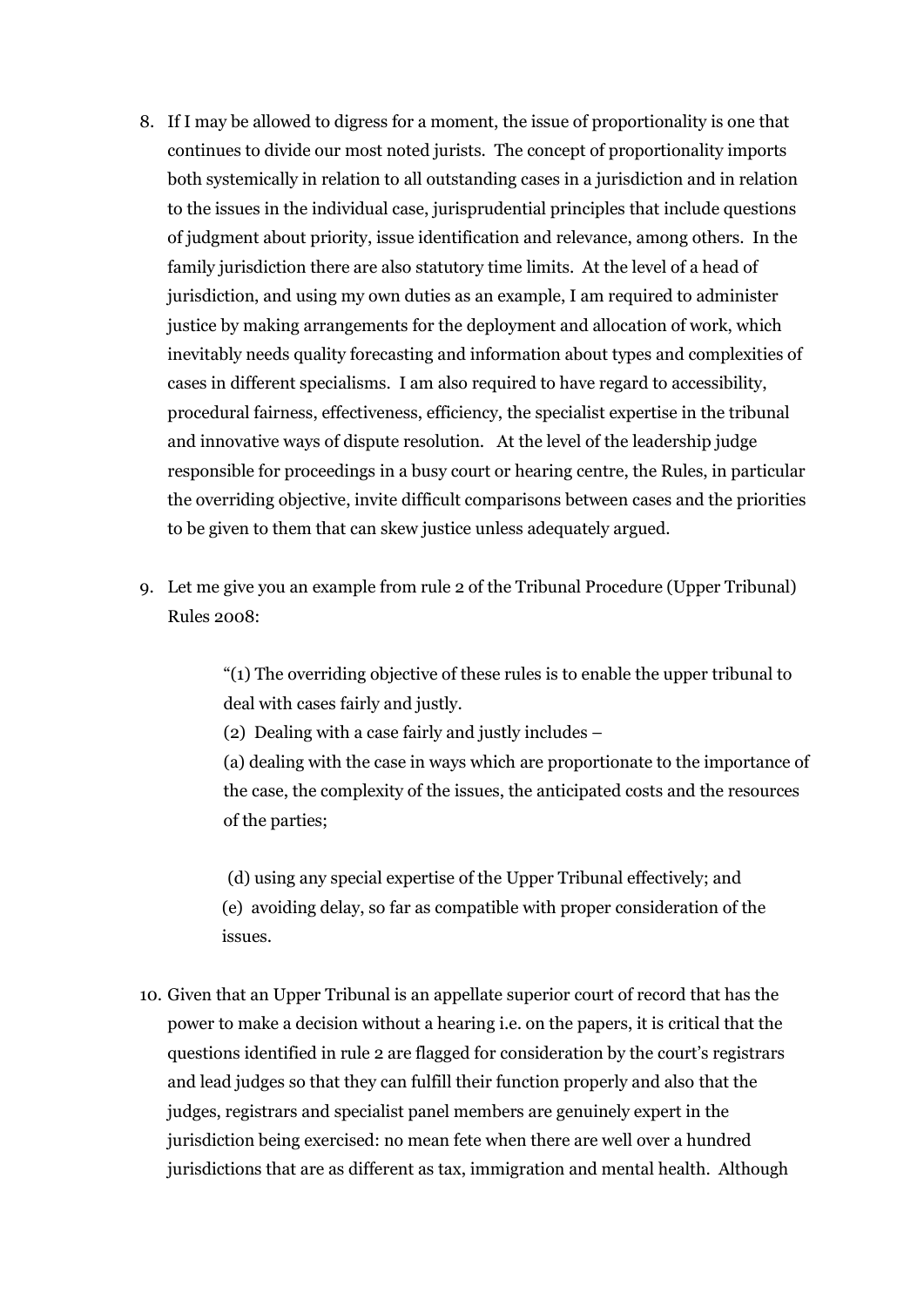my specialist appeal judges deal primarily with points of law, as a general proposition specialist judges need to understand what specialist lawyers and subject experts know, what the body of reasonable experts would advise and whether the issue that arises on the facts of the case is novel or mainstream science.

- 11. You may be forgiven for asking where does this take you the body of informed experts who are available to be instructed but who may not be best used particularly to assist case management and identification of the issues or indeed used at all. You will recollect that I have an obligation to consider accessibility, that is but one aspect of my constitutional duty to provide effective access to justice. In that context, a lack of funding cannot be the only answer to an identified need for specialist expertise. So let me develop an hypothesis which is a request to you for help.
- 12. The traditional adversarial mechanisms we use are the well tested methods of the lawyer and judge. We derive principles from the interstitial conclusions of cases that identify or give rise to good practice. We create rules and practice directions to govern procedure so that there is consistency around the application of those principles and we permit those conclusions to be challenged, so that by the process of giving evidence in guideline cases and the process of appeal on points of principle, better practices can be identified, errors of practice can be condemned and replaced and new or alternative investigative techniques and processes of decision making can be approved, including our own.
- 13. This is second nature to all of you but it is neither innovative nor swift and does not provide the litigant who has a point but as yet nothing to justify their funding with a means of getting your assistance. It also deprives the court or tribunal of your assistance in that circumstance. That is what would have happened had it not been for the specialist expertise that was deployed before the Court of Appeal in *Re W.*
- 14. Five years after *Re W* I had the opportunity to re-visit expert evidence in relation to family justice. Some of you will have read the seminal report of Sir David Norgrove on the family justice system and the detailed questions that he advised upon. I had the privilege of being the judge appointed to provide judicial solutions to the problems he identified and to provide a new strategy and plan for family justice – a plan for its modernisation. I worked with representatives of Government and over 5000 judges, lawyers, court users, interest groups and experts of all kinds to help develop two Acts of Parliament creating the Family Court and a series of principles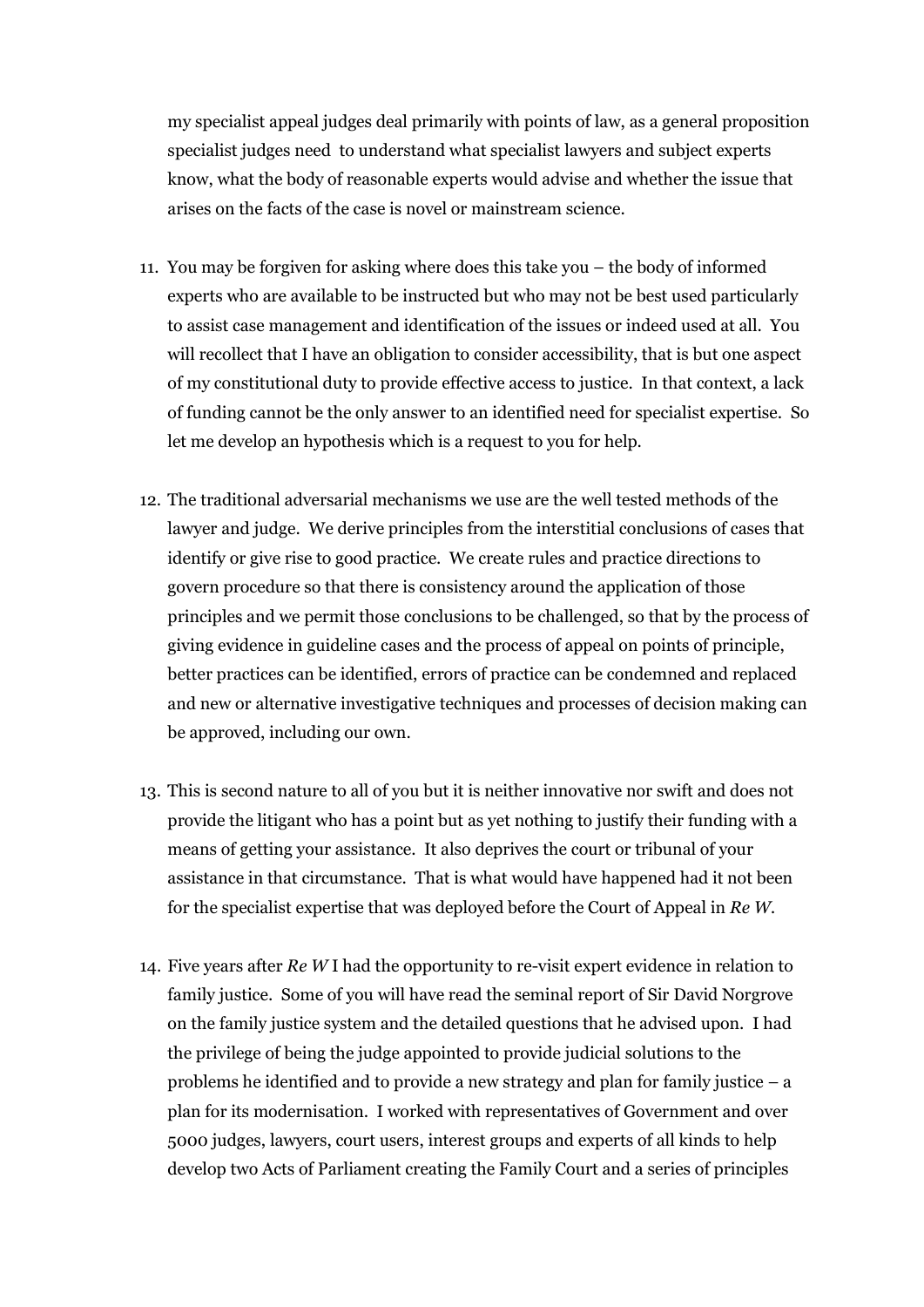that I described in my 2012 report. In that report I asked practitioners – both lawyers and clinical and forensic experts - to go further than the legislative improvements we had achieved. I wanted to improve the quality of decision making in a specialist court and I identified two bases upon which a strategy could be developed for that purpose – the creation of frameworks for leadership and good practice. My recommendations were accepted but have not as yet led to what I will suggest is still necessary.

- 15. The leadership project is becoming ingrained, although it is slow. We will soon have essential, experienced and senior leadership courses at the Judicial College looking at the very issues that those judges must deal with if they are to comply with their rules based duties and their delegated functions from the statutory obligations that I mentioned earlier. We have relied upon experts in many disciplines to advance our knowledge and practice of leadership and if you are one of them from the medical Royal Colleges, the Defence Academy and RMA Sandhurst, the Police College, the NHS academy and many more, we thank you.
- 16. The development of frameworks of good practice will however take longer and it is in this endeavour that I ask for your help. You will be aware of recent projects sponsored by the Royal Society, the Royal Society of Edinburgh and the Royal Statistical Society, among others, which are producing up to date, online materials that are available as primers for judges in specialist fields. They are intended to help judges in individual cases but also to improve the working knowledge of the justice system as a whole by making available evidence based good practice to all. Like practice directions and guidance, they are intended to be capable of challenge, amendment, addition, and, if necessary, substitution. We want to improve quality by focusing on skills i.e. training for specialist judges but also to focus on good practice and what works – a publicly available, transparent description of that material, empirically validated and peer reviewed.
- 17. I have on another occasion this year considered how this will help with the quality of decision making. That is where we came in. With expert help we will not only improve our specialist knowledge, we may be better able to match the style of decision making to the problem to be solved – as those who know of the tribunals record of judge-led mediation, early conciliation and investigative or quasiinquisitorial process, not every dispute needs to obtain its resolution through an adversarial contest. We want to offer dispute resolution choices, particularly as part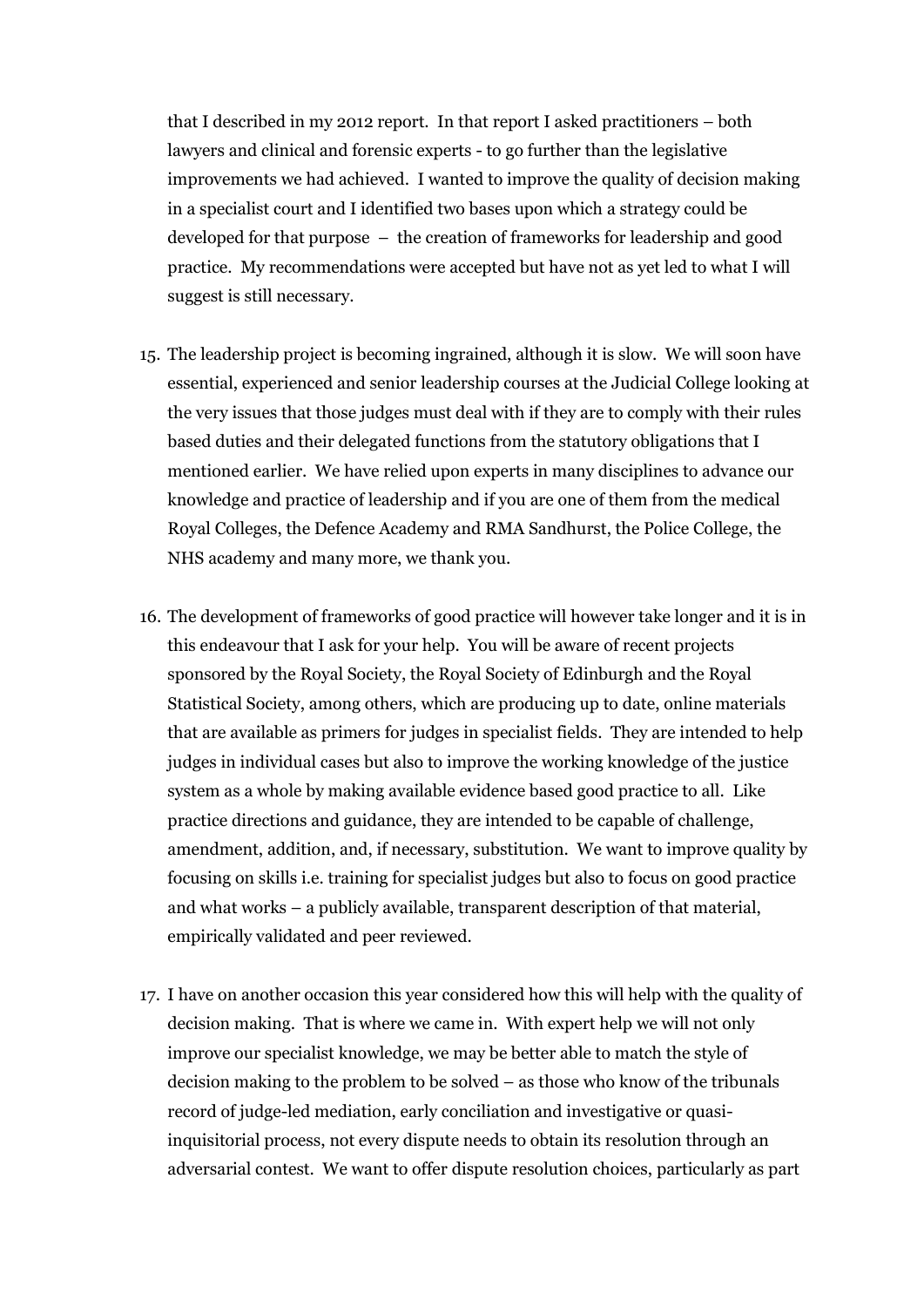of the digital revolution which the courts and tribunals modernisation programme will encompass.

- 18. The quality of decision making will be improved by the ability especially but not only in issue identification during case management to have available expert material that identifies the central scientific propositions that are in play and where the debate among reasonable bodies of experts lies. That will be as important to causation arguments as it is to effective remedies and outcomes. Both expert and judge can then identify what else is necessary and or whether the issue is the application of settled principles to the facts or something out of the ordinary. The judge can identify whether the issues to be resolved may be more quickly or more satisfactorily resolved by alternative dispute resolution opportunities.
- 19. As I have said on a number of occasions:

"Decision-making is a risk based judgment call based on principles. That is what we appoint and train our judges to do. They are not alone in performing that task…Judges identify and solve problems which lead to an ultimate decision and the best judges, like the best advocates, learn to discard the noise of peripheral disputes and concentrate on the key issues. The art of a quality decision-making process is the balance between the risk being taken and the protection against that risk which is part of the process."

- 20. I want to make the debate about the outcomes of justice more sophisticated and informed so that our practices and processes keep pace with scientific developments, the settled law is informed by the best of what you know and do with the ultimate consequence that we can use the data we collect to analyse what works – are we providing the optimal dispute resolution and remedy.
- 21. In the Administrative Justice Council, which is my advisory council, an independent body similar in nature to the Civil Justice Council and the Family Justice Council, we have put together an impressive academic panel and also a panel of pro-bono experts, both from the academy and from a diverse range of practitioners and users. They are developing an agenda of issues relating to good practice in my jurisdictions that they wish to have investigated, researched and advised upon. Less than six months since the inauguration of the Council, we have four major projects involving decision makers, academics and others in workshops, seminars and data collection and